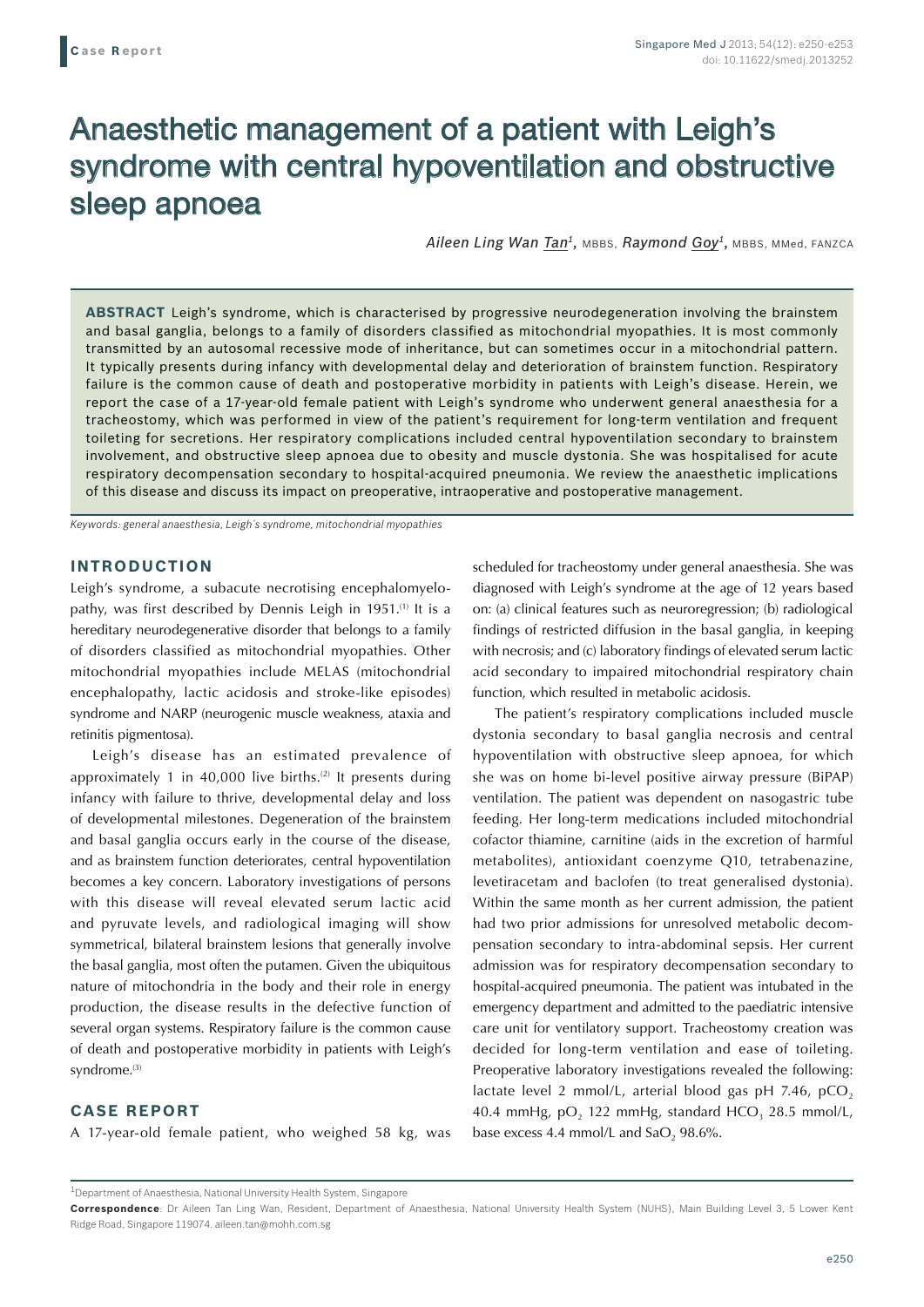To minimise fasting time, the patient was made to fast for only six hours before the surgery. She was then transported to the operating room together with a portable ventilator, which was on synchronised intermittent mandatory ventilatory mode. Preoperatively, the doors of the operating room were left open for as long as possible to allow escape of residual inhalational agents from the previous surgery, and the anaesthetic circuit was flushed to minimise contamination with inhalational agents. The operating theatre was warmed up to maintain an ambient temperature of 23°C, and a malignant hyperthermia resource kit was brought into the operating theatre so that it would be immediately available in the event it was required. An automated blood pressure monitor, pulse oximeter, electrocardiograph and end-tidal capnograph were used for intraoperative monitoring. The intra-arterial line that was inserted into the right radial artery of the patient during her stay in the intensive care unit was also used for intraoperative monitoring.

Anaesthesia was induced and maintained with 150 mg of intravenous ketamine in divided doses of 50 mg. Concurrently, 0.4 mg of glycopyrrolate was given for the copious secretions that built up due to respiratory infection and as a side effect of ketamine. Suctioning of secretions was also performed to minimise obstruction of the airway. To blunt the laryngeal reflexes during airway manipulation, 5 mL of 1% lignocaine was given via the intratracheal route. Anaesthesia was also maintained using intravenous remifentanil at a rate of 0.6 mg/hr. A 0.9% normal saline intravenous drip was used as a maintenance drip throughout the procedure. The patient was ventilated on pressure control mode, with attention given to the maintenance of a low normal end-tidal carbon dioxide of 30–34 mmHg. The portable ventilator was used throughout the procedure, eliminating exposure to inhalational agents that may still be present in the anaesthesia circuit. Oxygen saturation was maintained between 97% and 100% on fractional inspired oxygen of 60%. Arterial blood gas measured intraoperatively showed pH at 7.479, pCO<sub>2</sub> at 33.4 mmHg,  $pO<sub>2</sub>$  at 147.3 mmHg, standard HCO<sub>3</sub> at 25.5 mmol/L, a base excess of 0.7 mmol/L and a  $SaO<sub>2</sub>$  at 98.8%. Lactate and plasma glucose levels were at 2.55 mmol/L and 4.8 mmol/L, respectively. The procedure lasted for 45 mins.

After the operation, the patient was transferred back to the paediatric intensive care unit. The postoperative course was not complicated, and the patient was weaned off invasive ventilation to BiPAP, and discharged home with it on postoperative Day 15.

## **DISCUSSION**

Respiratory abnormalities are common in patients with Leigh's syndrome due to involvement of the basal ganglia and brainstem. Preoperative evaluation focusing on the respiratory system is essential in identifying comorbid conditions that will impact anaesthetic care. Common problems such as episodes of hypoventilation, irregular respiration and apnoea should be highlighted during anaesthetic evaluation. Obstructive symptoms such as stridor secondary to muscle dystonia may be present. Respiratory infections may complicate lung function and affect ventilatory requirements during general anaesthesia.

Patients with Leigh's syndrome often have lactic acidaemia secondary to impaired mitochondrial function. Impaired glucose regulation secondary to mitochondrial dysfunction may lead to hypoglycaemia during periods of fasting. As such, the duration of fasting should be minimised. Intravenous fluids that contain dextrose should be used to maintain euglycaemia, and solutions containing lactate as a buffer should be avoided. The use of anticonvulsants for seizures and movement disorders is common in patients with Leigh's syndrome. These medications should be continued during the perioperative period. However, it is noteworthy that certain anticonvulsants are hepatic enzyme inducers, which can alter the pharmacokinetics of anaesthetic drugs such as muscle relaxants.<sup>(4)</sup>

Much controversy surrounds the choice of anaesthetic agent used to provide general anaesthesia despite anecdotal reports of their usage without complications. Volatile agents have been associated with the risk of malignant hyperthermia and anaesthesia-induced rhabdomyolysis in myopathic patients.(5) They are also known to depress mitochondrial function.<sup>(6)</sup> Although malignant hyperthermia has not been reported with Leigh's syndrome, it may be advisable to avoid triggers such as volatile agents, as patients with myopathic conditions may be misdiagnosed with Leigh's syndrome. As barbiturates and propofol are known to depress mitochondrial function, it is important to have a malignant hyperthermia resource kit readily available if they are used. $(7,8)$  Furthermore, propofol is associated with the risk of propofol infusion syndrome, which could worsen the lactic acidosis in patients with Leigh's syndrome.<sup>(9)</sup> Shenkman et al pointed out that the major anaesthetic problems associated with Leigh's syndrome are the patients' respiratory abnormalities and tendency to develop metabolic acidosis, as well as the possible adverse metabolic effects of the anaesthetic agents.<sup>(10)</sup>

The use of ketamine to anaesthetise a patient with Leigh's syndrome for extracorporeal shock wave lithotripsy was first reported in 1997 by Shenkman et al.<sup>(10)</sup> In that study, the patient's perioperative course was uneventful, with the patient discharged one day after the operation. In 2004, Shear et al also described its use as an adjunct to spinal anaesthesia, without major complications.<sup>(4)</sup> These studies guided the use of ketamine as an anaesthetic agent in our patient, in whom we were avoiding the use of volatile agents.

The use of long-acting opioids has been avoided due to their potential for respiratory depression, and there is limited experience with regard to newer opioids such as remifentanil. In a 2004 study by Jacobs et al, $(11)$  the authors reported successful usage of remifentanil for scoliosis surgery in patients with Leigh's syndrome.<sup>(11)</sup> Remifentanil has a short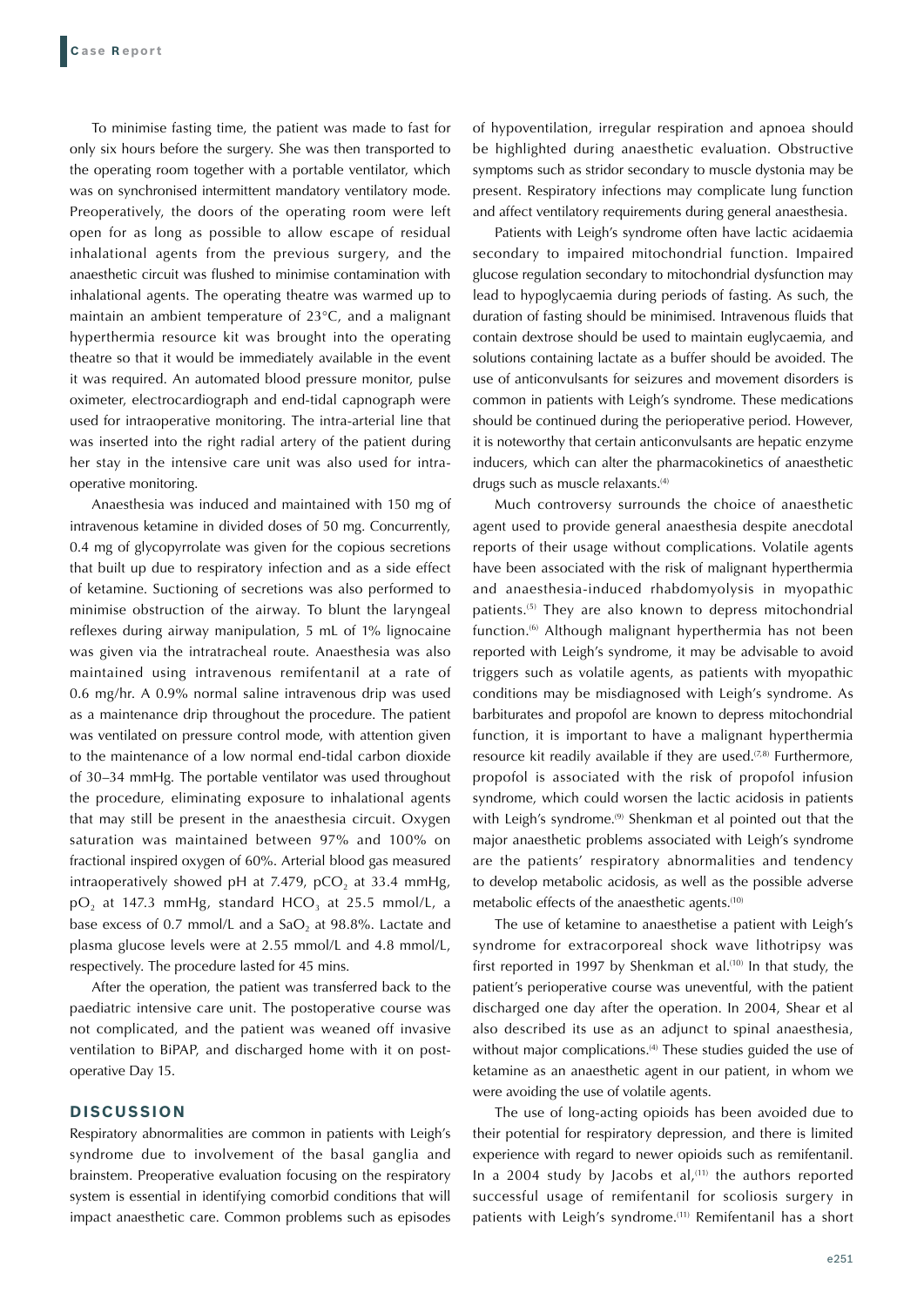duration of action and therefore a lower tendency to cause postoperative respiratory depression. In the present case, the decision to use remifentanil was due to its organ-independent elimination and minimal residual side-effects.

The choice of muscle relaxant is another important factor in the intraoperative care of a patient. The use of succinylcholine is associated with a potential risk of rhabdomyolysis and anaesthesia-induced rhabdomyolysis in patients with myopathies.(12) However, the use of intermediate-acting, nondepolarising neuromuscular blocking agents such as atracurium and rocuronium is associated with prolonged recovery from neuromuscular blockade. As such, it is recommended that neuromuscular function be monitored if these neuromuscular blocking agents are used, especially when repeated doses are indicated. In the present case, the patient's airway was secured preoperatively. A minimum of 2 mcg/kg (greater efficiency was achieved with 4 mcg/kg) of remifentanil, infused over 90 s, has been used to establish good intubating conditions.(13) This was a consideration in the event that our patient required reintubation. Muscle dystonia may result in impaired upper airway and lower oesophageal sphincter tone, predisposing the patient to reflux and aspiration. In such cases, the use of rapid sequence intubation and pharmacologic prophylaxis with ranitidine or metoclopramide may be considered when securing the airway.(4)

Patients with Leigh's syndrome are at risk of metabolic decompensation, thus attention to normoventilation and acid-base status is important. Hypotension, hypoxia and hypovolaemia may exacerbate lactic acidosis and should be avoided as much as possible.<sup>(10)</sup> Hyperventilation resulting in hypocapnia might inhibit pyruvate carboxylase and worsen lactic acidosis.<sup>(14)</sup> While the use of a capnograph (for end-tidal carbon dioxide monitoring) and a pulse oximeter is routine in general anaesthesia, the use of invasive monitoring should be guided by the nature of the surgical procedure and patients' comorbid condition. In the present case, given the short duration of the procedure (i.e. 45 mins), no invasive monitor was used except for the intra-arterial line that was inserted in the intensive care unit, prior to the operation. As central regulation of temperature control is impaired in patients with central hypoventilation,<sup>(4)</sup> attention to temperature management is important. The use of warmers, warmed intravenous fluids and environmental temperature control are essential, and temperature monitoring should be considered for long surgical procedures.

Postoperative respiratory complications have been reported in patients with Leigh's syndrome who underwent general anaesthesia. A previous retrospective study conducted at the Royal Children's Hospital, Melbourne, Australia, on 19 patients with Leigh's syndrome described three patients who developed respiratory failure after general anaesthesia.<sup>(15)</sup> Although a variety of anaesthetic agents (e.g. halothane and suxamethonium) were used in that study, the same opiate-based premedication (i.e. papaveretum) was used in all patients. The authors of that study concluded that pre-existing respiratory abnormalities (e.g. stridor or irregularity of rhythm) are associated with a significant risk of respiratory failure under general anaesthesia. They also recommend that anaesthesia for routine investigations be avoided under those circumstances.(15)

In 2008, Footitt et al<sup> $(16)$ </sup> conducted a review of patients with mitochondrial disease who underwent general anaesthesia. In that review, postoperative respiratory failure and metabolic acidosis was reported in a 1-month-old patient with Leigh's syndrome who underwent general anaesthesia with propofol, sevoflurane, fentanyl and midazolam. The patient's clinical deterioration was similar to that in our patient, although no respiratory distress was recorded during our conduct of general anaesthesia. These studies show that close monitoring for respiratory distress, apnoea and irregular respiration is important in postoperative patients with Leigh's syndrome. In the present case, such monitoring was done – our patient was admitted to the intensive care unit postoperatively, and during her stay there, she was weaned to BiPAP.

In patients with Leigh's syndrome who are at a risk of respiratory complications after general anaesthesia, regional anaesthesia is a viable option. Shear et al $(4)$  reported the uneventful use of spinal anaesthesia for a muscle biopsy conducted on a patient with Leigh's syndrome. The authors also explored the option of regional techniques such as peripheral nerve blockade if the muscle biopsy site was confined to an isolated area. Spinal anaesthesia below the T1 dermatome avoids paralysis of the intercostal musculature and avoids respiratory complications.(4)

It is difficult to draw evidence-based conclusions as there are only a handful of reports regarding the anaesthetic care of patients with Leigh's syndrome, given the rarity of the disease. Meticulous individual assessment is thus important. Clinicians should be aware of the greater risk in patients with more severe disease and in those undergoing major surgical procedures. Further prospective work is needed to guide perioperative management and the use of general anaesthetics in patients with Leigh's syndrome. Further studies on the use of newer anaesthetic agents with safer side-effect profiles are also needed to develop evidence-based clinical guidelines.

#### **REFERENCES**

- 1. Leigh D. Subacute necrotizing encephalomyelopathy in an infant. J Neurol Neurosurg Psychiatry 1951; 14:216-21.
- 2. Thorburn DR, Rahman S. Mitochondrial DNA-Associated Leigh Syndrome and NARP. In: Pagon RA, Adam MP, Bird TD, et al, eds. GeneReviews™ [online]. Available at: http://www.ncbi.nlm.nih.gov/books/NBK1173/. Accessed November 29, 2013.
- 3. Cooper MA, Fox R. Anesthesia for corrective spinal surgery in a patient with Leigh's disease. Anesth Analg 2003; 97:1539-41.
- 4. Shear T, Tobias JD. Anesthetic implications of Leigh's syndrome. Paediatr Anaesth 2004; 14:792-7.
- 5. Ragoonanan V, Russell W. Anaesthesia for children with neuromuscular disease. CEACCP 2010; 10:143-7.
- 6. Bains R, Moe MC, Larsen GA, Berg-Johnsen J, Vinje ML. Volatile